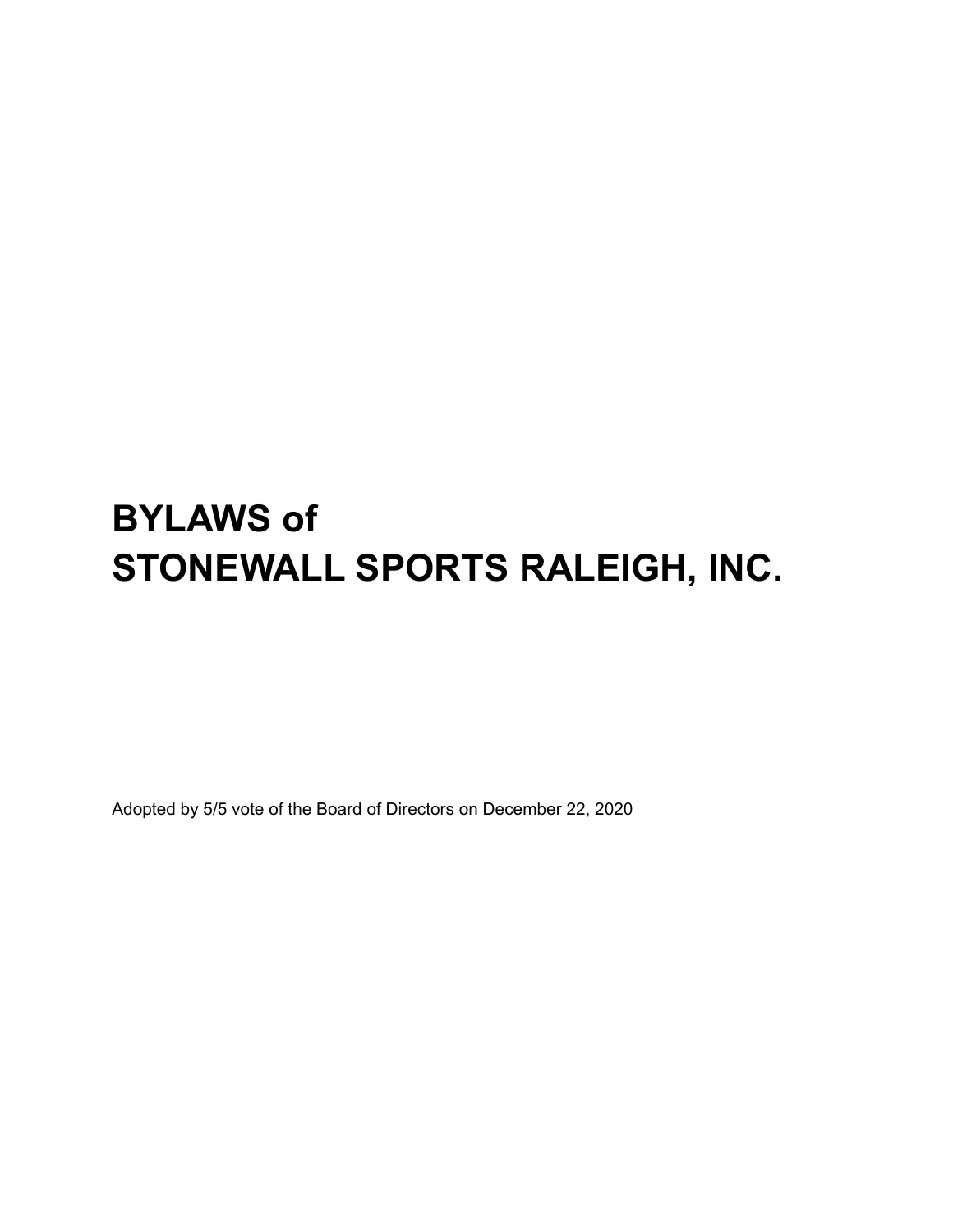#### **BYLAWS of STONEWALL SPORTS RALEIGH, INC.**

#### ARTICLE I—NAME

Stonewall Sports Raleigh, Inc. (referred throughout these Bylaws as the "Corporation" or "Stonewall Sports Raleigh") is a nonprofit corporation, without capital stock or shares, formed on January 26, 2016, under the provisions of Chapter 55A of the North Carolina Nonprofit Corporation Act (referred to throughout these Bylaws as the "Act.")

#### ARTICLE II—LOCATION AND OFFICES

Section 1. Principal Office

The principal office of the Corporation shall be located in and around the metropolitan area of Raleigh, North Carolina, as the Board of Directors may from time to time designate.

Section 2. Registered Office

The registered office of the Corporation required by N.C. Gen. Stat. §55A-5-01 to be maintained in the State of North Carolina shall be located at P.O. Box 28978 Raleigh, NC 27611 or as the Board of Directors may from time to time designate.

ARTICLE III—THE CORPORATE SEAL

The corporate seal of the Corporation shall carry the name "Stonewall Sports Raleigh, Inc." The Secretary of the Corporation shall maintain custody of the Seal.

The seal or the trademark "Stonewall Sports Raleigh" may be used by causing it or a facsimile thereof to be impressed, affixed, or otherwise reproduced as required by law or as directed by the Board of Directors.

ARTICLE IV—PURPOSES

Section 1. Charitable and Educational

The Corporation is chartered as a nonprofit corporation for charitable and educational purposes, which include supporting and promoting acceptance of the lesbian, gay, bisexual, transgender,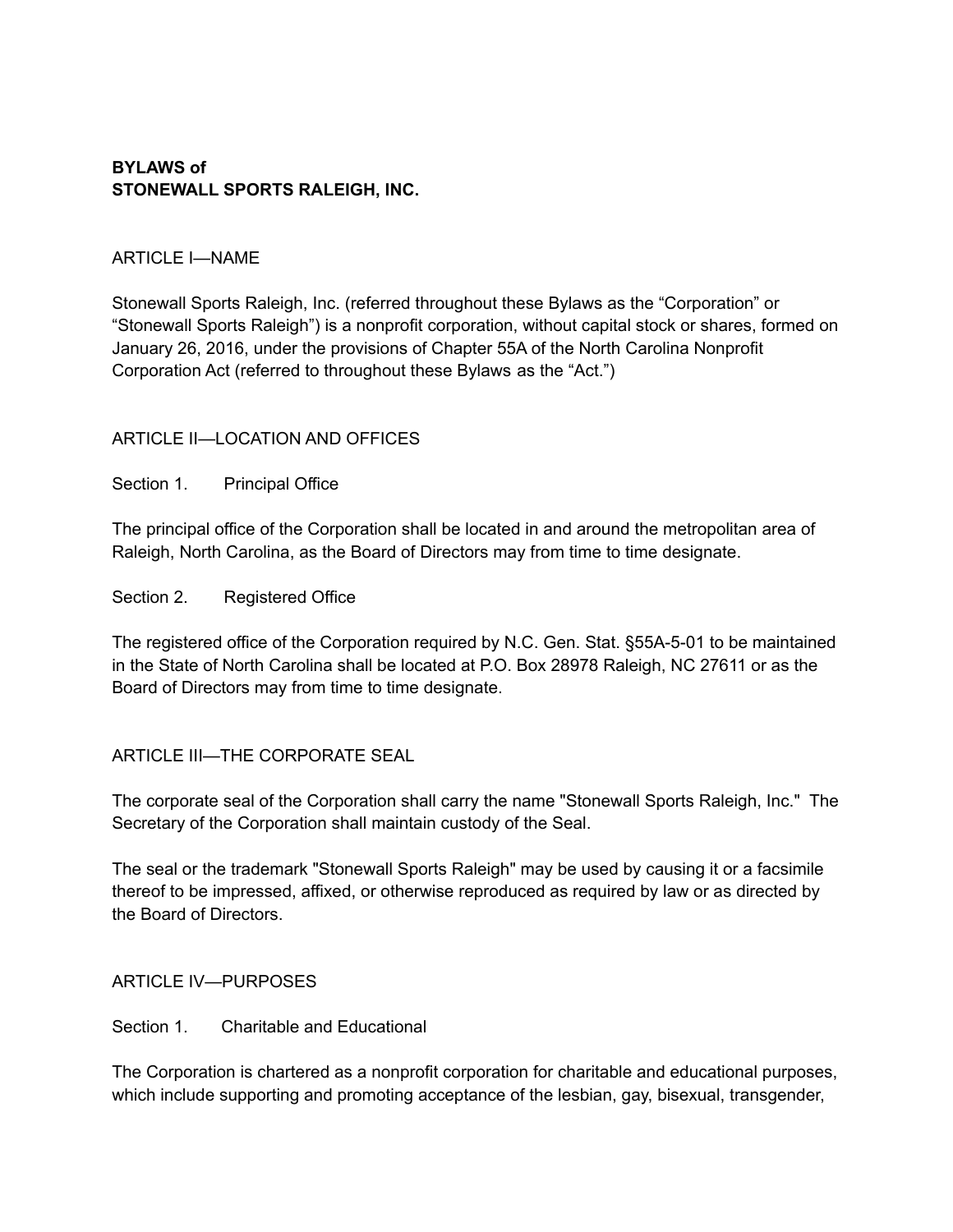questioning and ally ("LGBTQA") community by organizing outreach programs and providing a safe environment for members of the LGBTQA community. The Corporation's programs shall include amateur sports competitions and other events held in an atmosphere conducive for the participants in those competitions to fundraise and donate contributions to other 501(c)(3) charitable organizations. As such, the Corporation is described in section  $501(c)(3)$  of the Internal Revenue Code (referred to throughout these Bylaws as the "Code") and qualifies for tax-exempt status under the Code and North Carolina law.

# Section 2. Funds and Assets

No part of the funds or assets of the Corporation shall inure to the personal benefit of or be distributed to its individual members, directors, officers or other private persons, except that the Corporation is authorized and empowered to pay reasonable compensation for services rendered and to make payments and reimbursements to further its charitable and educational purposes. Upon dissolution of the Corporation, all remaining assets shall be transferred to organizations described in Section  $501(c)(3)$  of the Code and recognized as tax-exempt by the Internal Revenue Service.

## Section 3 Nondiscrimination

The Corporation shall not discriminate in its membership or in any of its activities against any person because of race, religion, color, national origin, sex, creed, sexual orientation, HIV/AIDS status, age, marital status, disability, gender identity, or expression or any other characteristic protected under state or federal law.

## Section 4. Nonpartisan Activities

The Corporation shall be nonpartisan and shall not engage in political activities.

## Section 5. Sports Leagues

The Corporation shall provide opportunities for adult members of the LGBTQA community to participate in amateur sports leagues. The Board of Directors shall from time to time determine which sports the Corporation will offer to the participants. Each sport and its participants shall be classified into a separate sports league. Each sports league shall be led by one Sports Officer as described in Article VI, Section 2.

# ARTICLE V—PARTICIPATION

# Section 1. Participants

Individuals who participate in the programs of Stonewall Sports Raleigh shall be classified into categories, as the Board of Directors shall from time to time determine. These participants are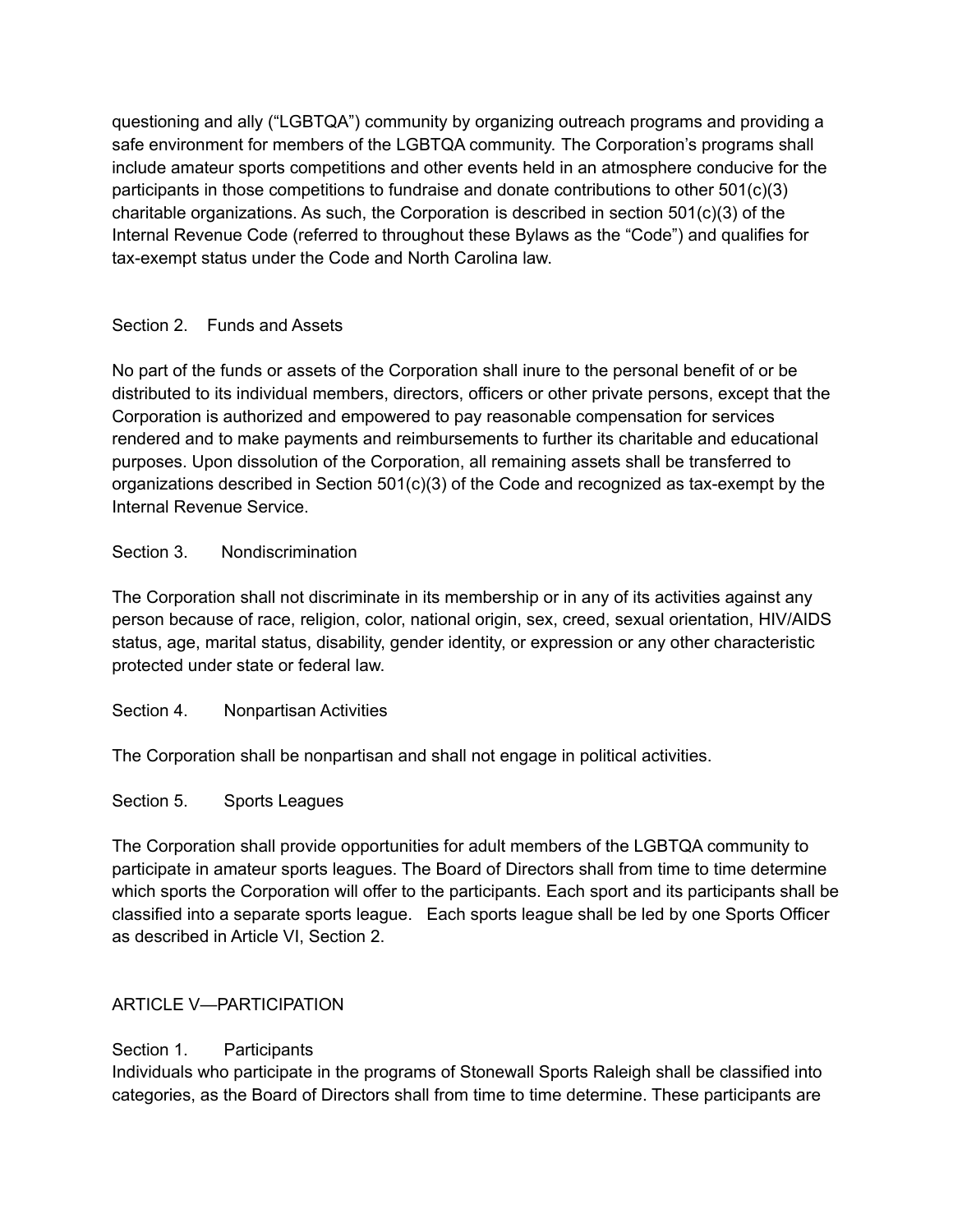not members of the organization and have no rights or responsibilities. These participants are permitted to participate in the programs of Stonewall Sports Raleigh at the discretion of the Board of Directors.

## Section 2. Classes of Participants

a) Informational Participants. Informational Participants may be a part of the Stonewall Sports Raleigh Facebook group, registered on the Stonewall Sports registration website, or volunteers. Informational Participants may receive information updates about Stonewall Sports Raleigh events and activities. Informational Participants do not pay any fees and are not Registered Participants of any team.

b) Registered Participants. Registered Participants are individuals who are registered as team captains, team players, or free agents of Stonewall Sports Raleigh for any active Sports League during the current season. Registered Participants pay a fee for participation in each Sports League as determined by the Board of Directors on a seasonal basis. A Registered Participant must be at least twenty-one (21) years of age before the first day of each season.

# ARTICLE VI—BOARD OF DIRECTORS

# Section 1. Composition of the Board of Directors

Control and direction of the Corporation shall be vested in the Board of Directors, which shall be composed of eight (8) Directors selected in accordance with these Bylaws. The Board of Directors shall serve as the governing body for the Corporation and shall manage its affairs.

The Board of Directors of the Corporation shall be comprised of two (2) At-Large Director and six (6) Directors who each hold one (1) of the following positions:

- Commissioner;
- Athletic Director;
- Treasurer;
- Communications Director;
- Secretary;
- Diversity, Equity, and Inclusion Director (DEI Director);
- At-Large Director of Sponsorships;
- At-Large Director for National Board Representation

## Section 2. Sports Officers

In addition to the Board of Directors, the Corporation shall include officers for each individual sport maintained by the Corporation that the Board of Directors might from time to time deem necessary to effectuate the purposes of the Corporation as defined by Article IV herein.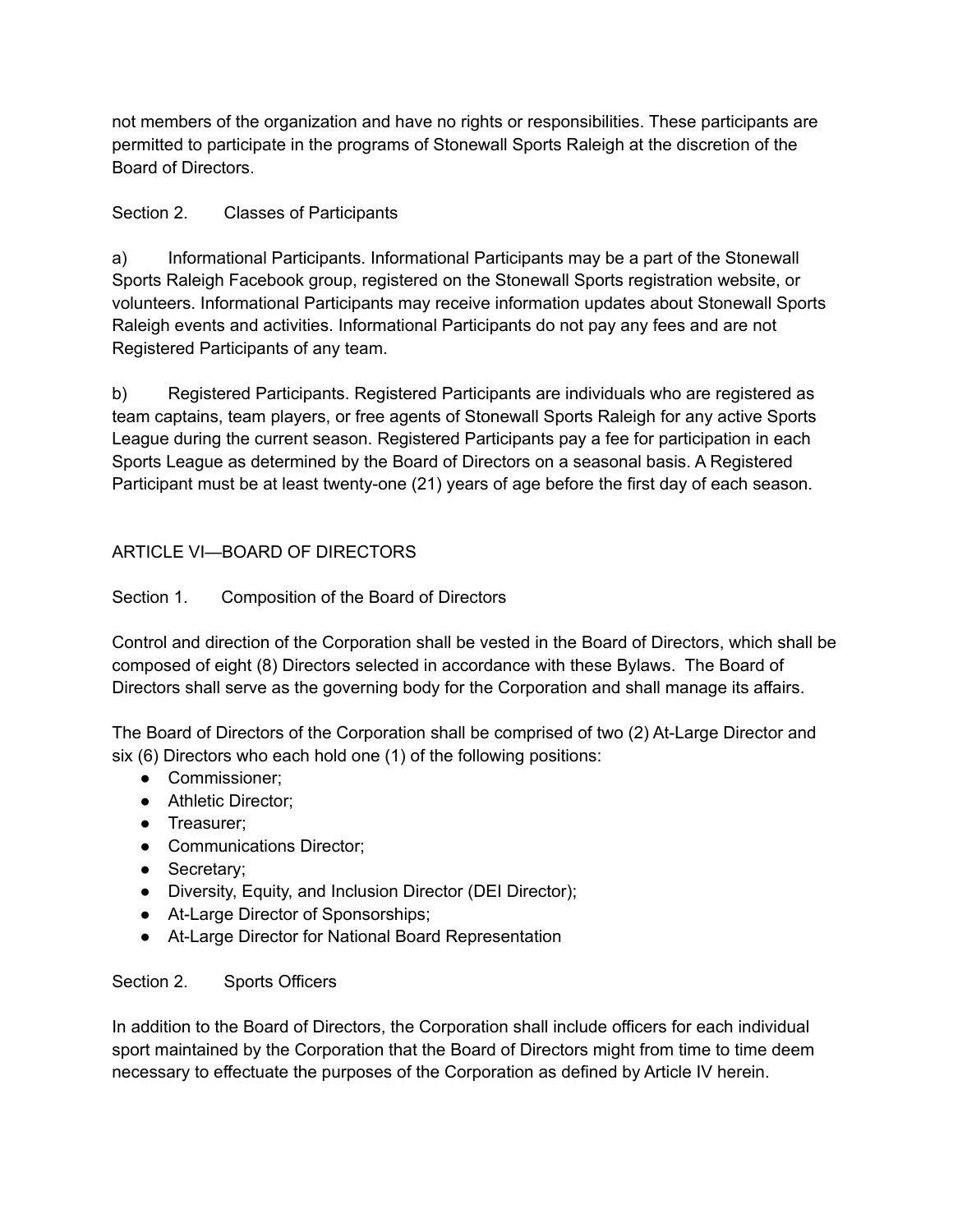The Sports Officers shall serve at the direction of the Board of Directors and shall assist the Board of Directors in governing the league.

Section 3. Role of the Board of Directors

The Role of the Directors of the Corporation shall include, but shall not be limited to, the following:

• Determine the Corporation's vision, mission, core values and strategic plan;

• Ensure predictable, recurring financial resources, sufficient to execute the Corporation's mission;

- Ensure legal and ethical integrity and maintain accountability;
- Ensure effective organization planning;
- Recruit and orient new Board members and assess Board performance;
- Recruit and orient Sports Officers and assess Sports Officers' performances;
- Enhance the organization's public standing;
- Determine, monitor, and strengthen the organization's programs and services;
- Support the Commissioner and assess his/her performance;
- Identify and select succeeding Directors; and

Exercise such other powers, authorities and responsibilities as may be determined by the Board of Directors.

Section 4. Selection of Directors and Sports Officers

The Board of Directors and Sports Officers for the Corporation shall be selected as follows:

a. Election of Directors

The Board of Directors shall elect the succeeding Commissioner from among the Board of Directors. The Athletic Director, Treasurer, Communications Director, Secretary, DEI Director, At-Large Director of Sponsorships, and At-Large Director for National Board Representation, shall each be selected by the Team Captains in the following manner:

1. Not less than sixty (60) days before the expiration of each Director's term, the Board of Directors shall make a public announcement by way of social media and email seeking applications for the vacancy.

2. Applications for the position shall be accepted from any Registered Participant in good standing with the Corporation.

3. The Board of Directors shall review each application submitted and shall select three (3) most qualified applicants for election by the Team Captains of any league. Only captains of leagues currently in season at the time of election or immediately past seasons are eligible to vote.

b. Selection of Sports Officers by the Board of Director

The Board of Directors shall select Sports Officers in the following manner: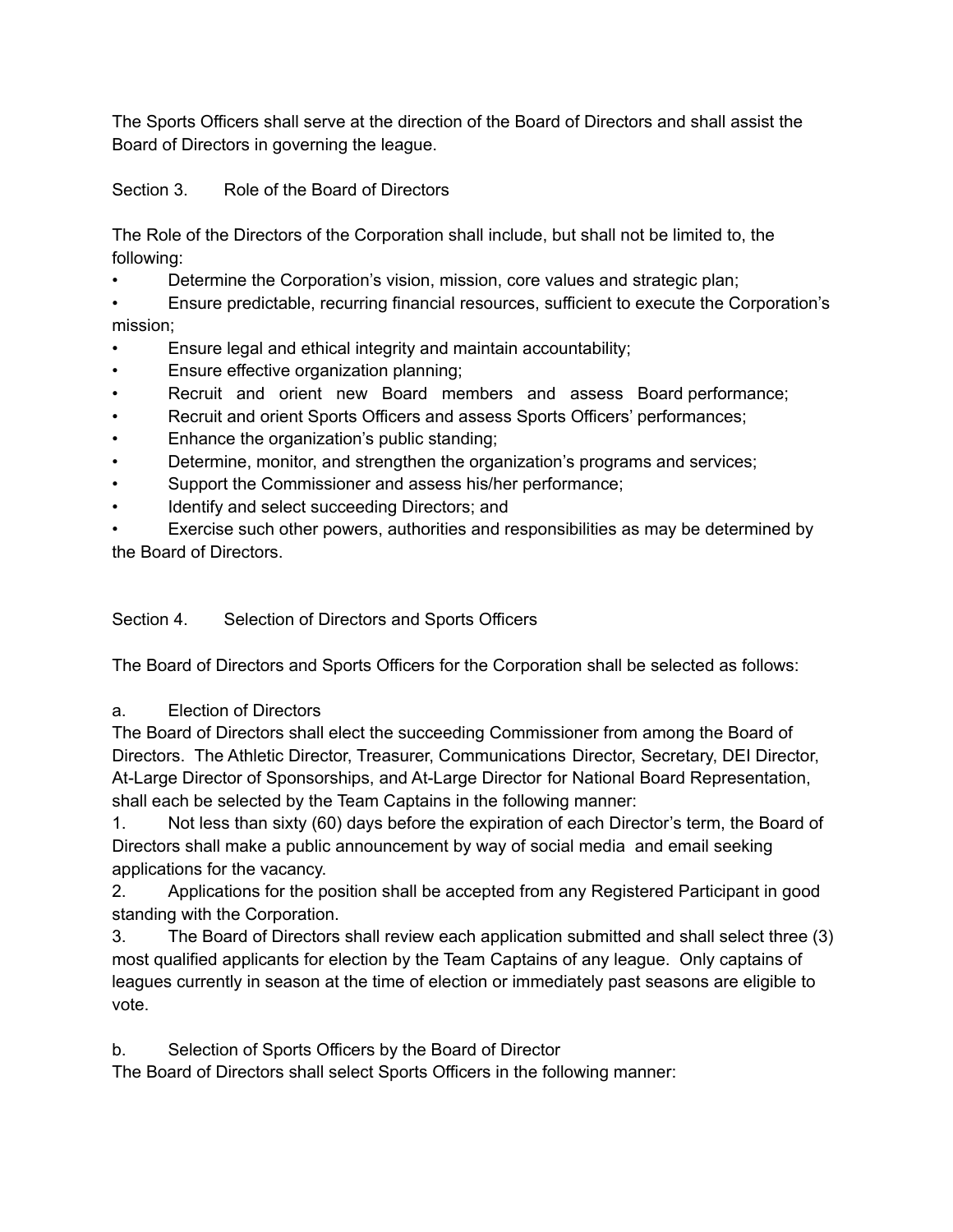1. Not less than thirty (30) days before the expiration of each Sports Officer's term, the Board of Directors shall make a public announcement by way of social media and email seeking applications for the vacancy from among the Registered Participants of each Sports League (i.e., Kickball, Bowling, Volleyball, Dodgeball, Flag Football).

2. The Board of Directors shall select the most qualified applicant.

Section 5. Term Limits of Directors and Sports Officers

## a. Board of Directors

The initial Board of Directors shall serve terms of office, which are staggered as determined by the Incorporator at time of ratification of the Bylaws, to ensure continuity of leadership.

Each Director shall be selected to serve a two (2) year term. Terms shall begin July 1 and conclude June 30 two years later. Any Director may continue to serve in his or her same position or in a new position for so long as a majority of the Board of Directors agrees but for no more than four (4) years or two (2) two-year terms. At such time, that Director shall be subject to reelection by Section 4.

b. Sports Officers shall serve for a term of two (2) seasons. At such time, the Sports Officer shall be subject to reappointment by Section 4.

Section 6. Meetings

A majority of the Directors shall constitute a quorum. Except as otherwise required by law or specifically provided within these Bylaws, the vote of a majority of the Directors present and entitled to vote at any meeting at which a quorum is present shall be necessary for the transaction of business at the meeting.

Any one (1) or more Directors may participate in a meeting of the Board by means of a telephone conference or similar communications equipment allowing all persons participating in the meeting to hear each other at the same time. Participation by such means shall constitute presence-in-person at a meeting.

Any action required or permitted to be taken by the Board may be taken without a meeting if all Directors consent in writing to the adoption of a resolution authorizing the action. The resolution and the written consents thereto by the Directors shall be filed with the minutes of the proceedings of the Board.

Notice of meetings must be given not less than seven (7) days in advance. Notice may be given by fax, email or mail and shall state the date, time and purpose of the meeting, and shall state whether the meeting is an annual meeting, a regular meeting or a special meeting.

The annual meeting of the Corporation, which is required by law, shall be held in the first quarter of each fiscal year, which is from January 1 until March 31.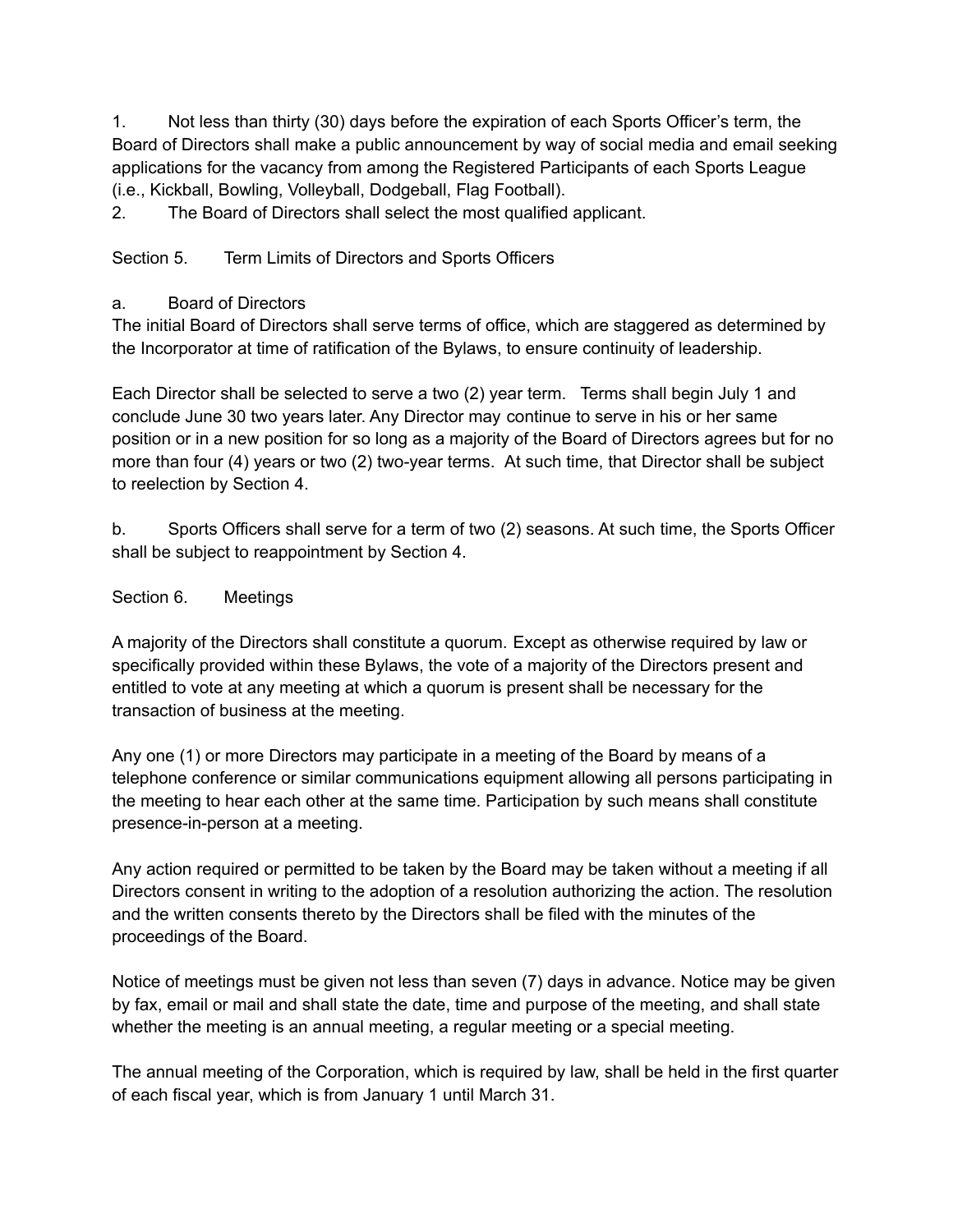Regular Meetings of the Board shall be held on the second Tuesday of each month and may be held at a time and place designated by the Commissioner. Such dates may be changed by the Commissioner with reasonable notice to Board members.

Special meetings of the Board may be called at any time by the Commissioner or by the majority of the Directors.

A Director's attendance at or participation in any meeting shall constitute waiver of notice of such meeting, unless the Director objects to the sufficiency of notice promptly upon his arrival at the meeting, and does not thereafter vote or assent to action taken at the meeting.

Minutes shall be taken to record the actions at each Board meeting. No later than the date of the next meeting, a draft of the previous meeting's minutes shall be circulated to all Directors, reviewed and approved by the Board.

## Section 7. Procedure

"Roberts' Rules of Order Newly Revised" shall be the procedural rules for all meetings. Such rule may be waived by the Commissioner.

#### Section 8. General Board Authority

The Board may issue such other rules and regulations as may be desirable to supplement these Bylaws. However, any amendments to these Bylaws may only be made in accordance with Article XI.

#### Section 9. Board Compensation

Board members shall receive no compensation for their service on the Board and shall serve as volunteers. Board members may be reimbursed for ordinary and necessary expenses incurred in connection with their Board service.

## Section 10. Immediate Past Commissioner

The immediate past Commissioner shall serve as an advisor to the Board of Directors for a period of two (2) years.

1. The immediate past Commissioner shall be entitled to attend all meetings of the Board of Directors or its subcommittees in a non-voting capacity.

2. The immediate past Commissioner shall be eligible to serve as the Chair and Liaison of the Social Events and Outreach Committee.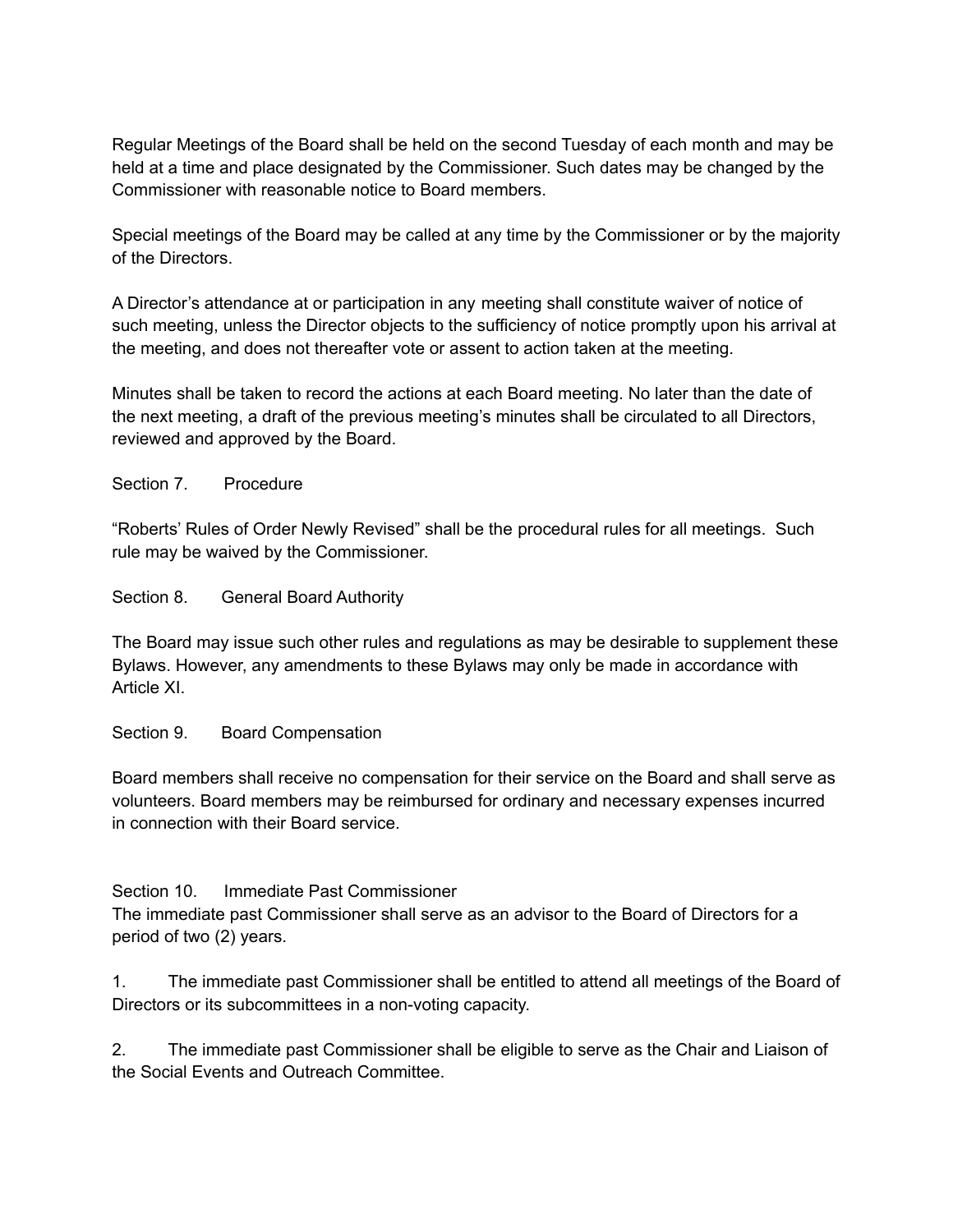#### Section 11. Duties

#### a. Commissioner

The Commissioner shall represent the Corporation in an official capacity where appropriate. The Commissioner shall serve as the official legal representative of the Corporation, and shall execute all contracts, permits, and other documents with legal significance. The Commissioner shall be the only Director with the authority to transact business on behalf of the Corporation.

The Commissioner shall be responsible for carrying out the policies and directives of the Board.

The Commissioner shall preside at meetings of the Board of Directors and shall perform such duties as usually pertain to the chief executive officer of a corporation, together with such additional duties as the Board of Directors may assign.

The Commissioner shall only cast tie-breaking votes unless otherwise specified herein.

b. Athletic Director

The Athletic Director shall be responsible for maintaining the overall contact list of Registered Participants and Informational Participants.

The Athletic Director coordinates the registration process of each Sports League.

The Athletic Director shall meet with the Sports Directors at their discretion and shall report to the Board of Directors matter relevant to Board Activities during regularly called meetings of the Board.

The Athletic Director shall oversee the day-to-day operations of all sports and recreational activities offered by the Corporation.

The Athletic Director shall be the final authority on publishing rulebooks for each sport and shall serve the arbiter of any disputes relating to the implementation of the rules.

#### c. Treasurer

The Treasurer shall be responsible for managing the Corporation's bank accounts, receipts and disbursements, and for keeping complete and accurate records thereof.

The Treasurer shall be responsible for preparing or supervising the preparing and filing of the IRS Form 990 information return each year and providing copies thereof to each Director.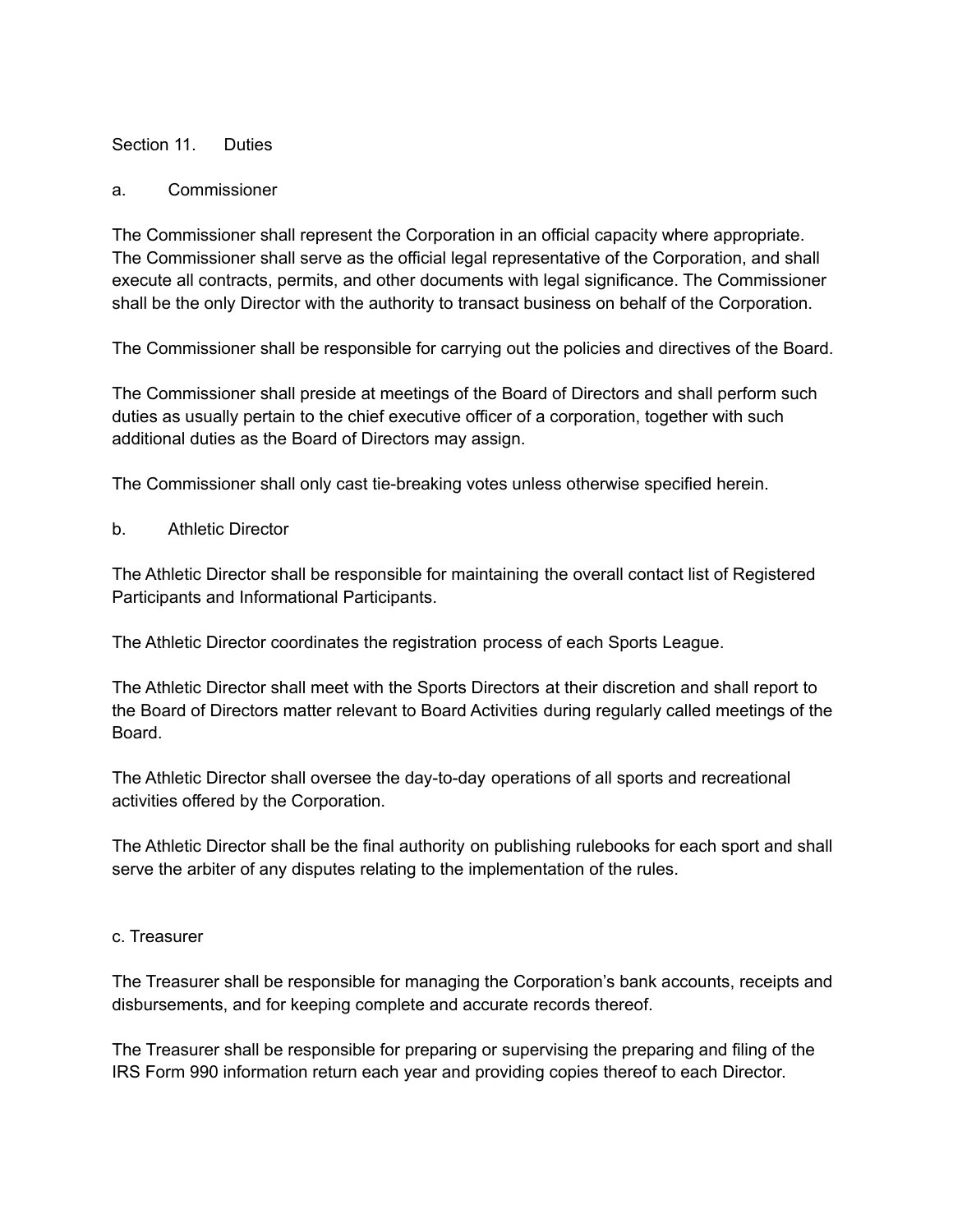The Treasurer shall be responsible for filing and paying the Corporation's annual license renewal fee and similar registrations required by government agencies.

The Treasurer will make disbursements to charitable organizations upon direction of the Board.

The Treasurer shall be responsible for preparing an annual financial statement of the Corporation and shall issue other financial reports to Board members as requested by the Board.

The Treasurer shall arrange for an annual independent review or audit of the Corporation's financial books and records, and shall ensure that the report of such review or audit is timely presented to the Board.

The Treasurer will assist the Sports Officers with identifying and negotiating sponsorship opportunities the Treasurer shall have final approval of all Sponsor Agreements.

d. Communications Director

The Communications Director shall be responsible for updating and monitoring the web site and maintaining the corporation's social media presence.

The Communications Director shall be responsible for maintaining the overall contact list of Registered Participants and Informational Participants.

The Communications Director shall seek media opportunities to promote the Corporation, its members and its special events.

The Communications Director shall be available as a resource to assist each Sports League and the Social Events and Outreach and Diversity, Equity, and Inclusion Committees.

The Communications Director shall be responsible for updating and monitoring the web site, for maintaining social media properties and for assuring the current registration of the Corporation's domain name(s).

## e. At-Large Directors

The At-Large Director of Sponsorships shall perform such tasks necessary to effectuate the provisions of Article IV, including but not limited to supporting the Commissioner, Athletic Director, Treasurer, Secretary, Communications Director, and DEI Director.

The At-Large Director of Sponsorships shall be the primary officer tasked with obtaining and maintaining sponsorship relations;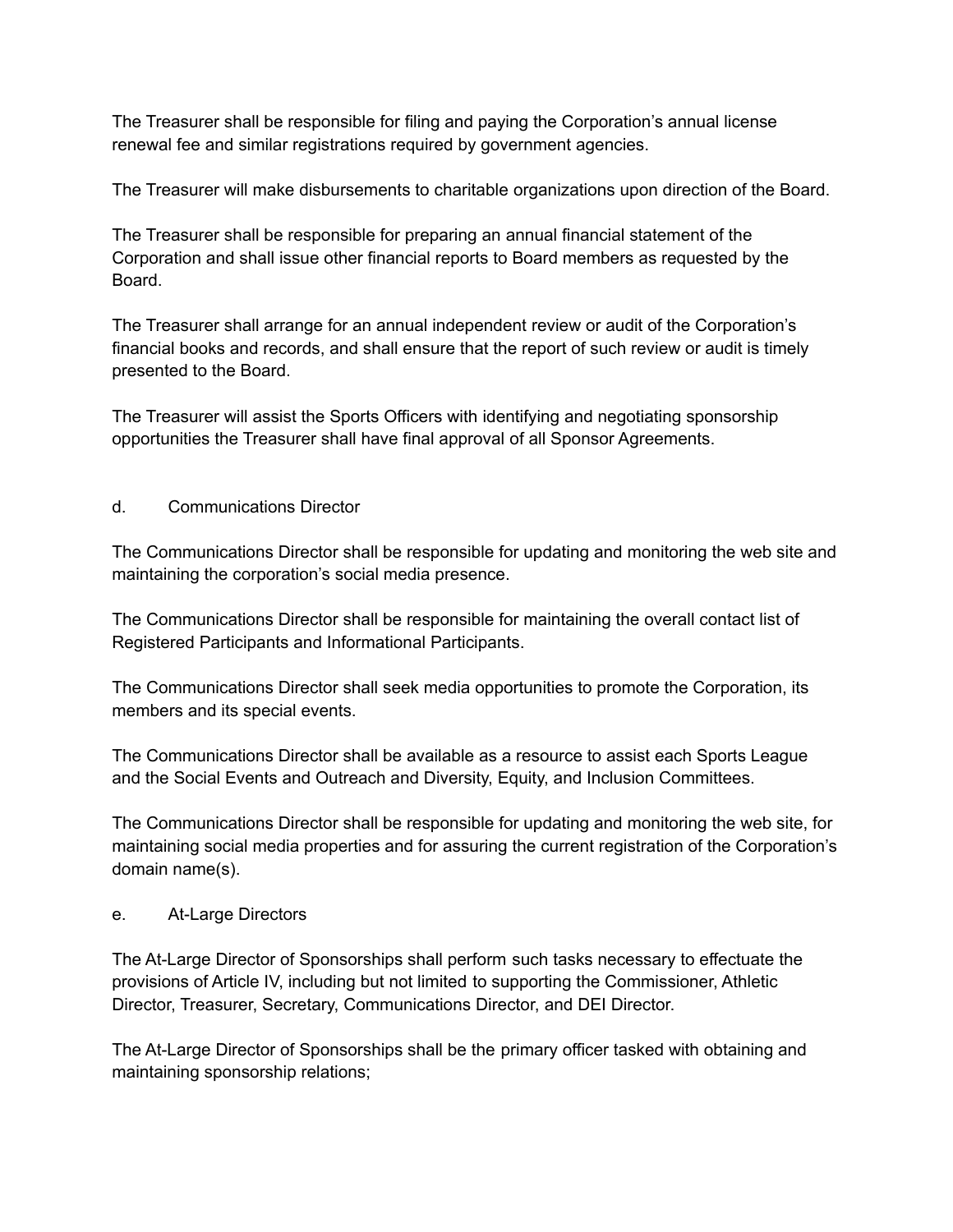The At-Large Director of Sponsorships shall be tasked with ensuring contractual obligations are met and that dues are paid.

The At-Large Director of Sponsorships shall maintain regular and continuous engagement with the sponsors of the league. They shall track donation pledges and submissions as well as monitor the league's support and promotion of each sponsor

The At-Large Director of Sponsorships shall be responsible for leading all sponsorship efforts for each sport working with the other Directors of the Corporation. They shall be the main point of contact for the solicitation, confirmation and ongoing communication between the league and its sponsors.

The At-Large Director for National Board Representation shall serve as the Corporation's representative to the Stonewall Sports, Inc National Board of Directors.

The At-Large Director of Sponsorships and National Board Representative shall represent the interests of Stonewall Raleigh at the national level and report back to the Board of Directors as needed;

The At-Large Director or Sponsorships and National Board Representative shall perform such tasks necessary to effectuate the provisions of Article IV, including but not limited to supporting the Commissioner, Sports Director, Treasurer, Secretary, and Communications Director.

f. Secretary

The Secretary shall be the recording and certifying officer of the Corporation.

The Secretary shall have custody of the Corporation seal and the other official records specified in Article X of these Bylaws.

The Secretary shall provide notice of Board meetings and shall keep the official minutes of such meetings.

The Secretary shall maintain the Public Inspection File required by the Internal Revenue Service, and shall be responsible for responding for requests from third parties for access thereto.

#### g. Sports Officers

Each Sports Officer shall oversee the day-to-day operations of that Sports League. Each Sports Officer shall be the final authority on the rules of that League Sport. The Sports Officer shall be responsible for updating the rules for that Sports League and serving as the arbiter of any disputes relating to the implementation of the rules.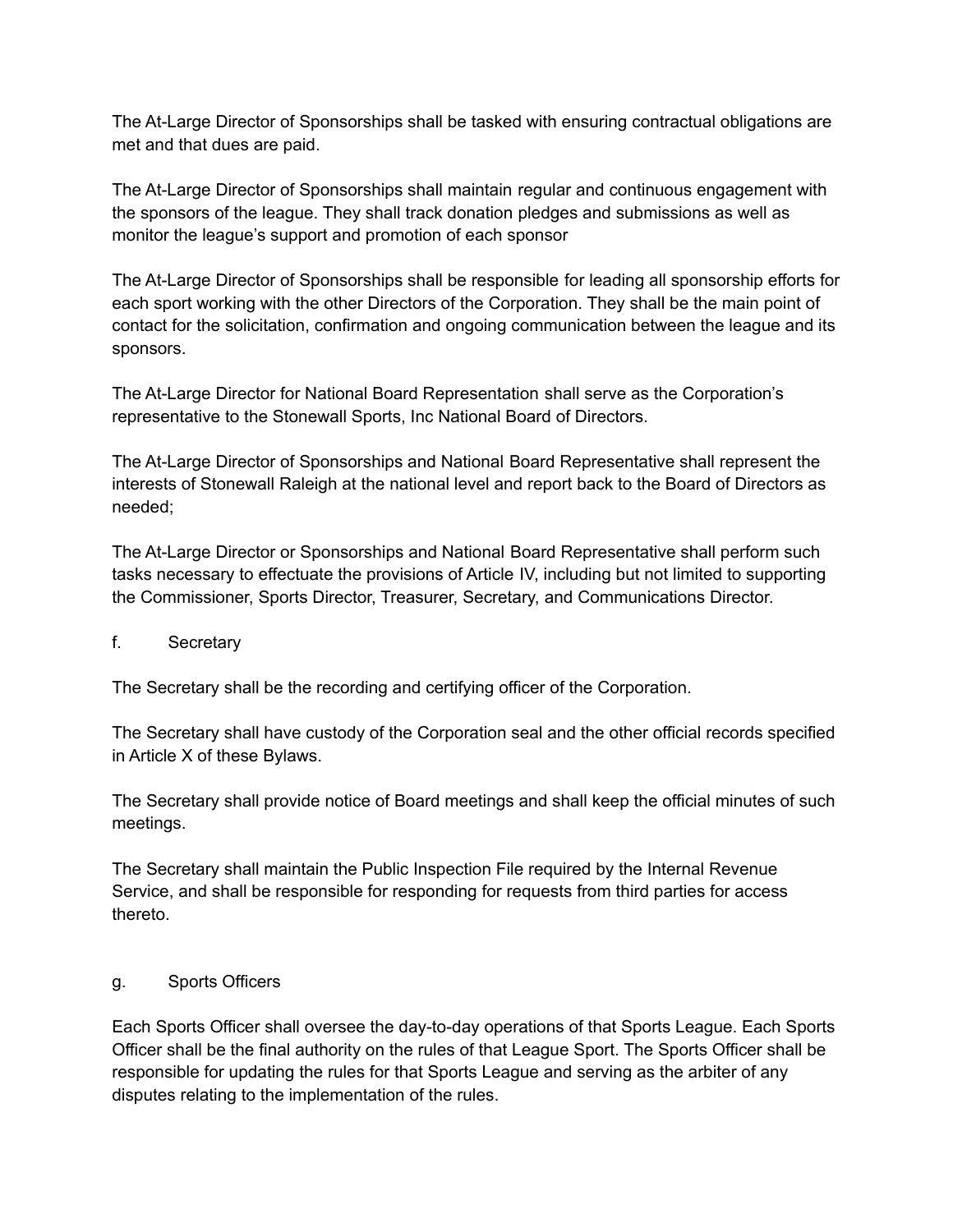Each Sports Officer shall be responsible for identifying, recruiting, selecting and training referees and umpires for that Sports League each season. The Sports Officer shall determine field safety for each game and shall establish a protocol for proceeding in inclement weather.

Each Sports Officer shall coordinate the t-shirt order for that Sports League each season. Each Sports Officer also shall secure and maintain the necessary equipment for that Sports League each season.

Each Sports Officer shall publish scores and team rankings and shall be responsible for the overall competition schedule of each Sports League.

Sports Officers shall identify and negotiate sponsorship opportunities for his or her Sports League at the direction of the Treasurer.

Each Sports Officer shall meet as needed with the Sports Director who shall report to the Board of Directors matters relevant to Board Activities during regularly called meetings of the Board. Sports Officers may be invited to participate in meetings of the Board of Directors at the request of the Commissioner in a non-voting capacity.

### Section 13. Vacancies

A vacancy on the Board of Directors shall be filled by an interim appointment by the remaining Directors. Such appointment shall be for the remainder of the vacant term, followed by an election pursuant to Section 4.

## ARTICLE VII—COMMITTEES OF THE CORPORATION

#### Section 1. Committees

The Commissioner may appoint ad hoc committees from time to time as the Commissioner determines are necessary, subject to the approval of the Board. The resolution authorizing any such committee shall set forth its duties, its term and its members, all of whom must be Registered Participants of the Corporation pursuant to Article V, Section 2. Each committee shall have at least one Director as a member, including Commissioner ex officio.

Such committees shall not be a committee of the Board and shall not exercise any of the powers of the Board.

#### Section 2. Committee Meetings

Meetings of committees shall be held upon reasonable notice at such time and place as shall be fixed by the Commissioner or the chair of the committee or by vote of a majority of all the members of the committee.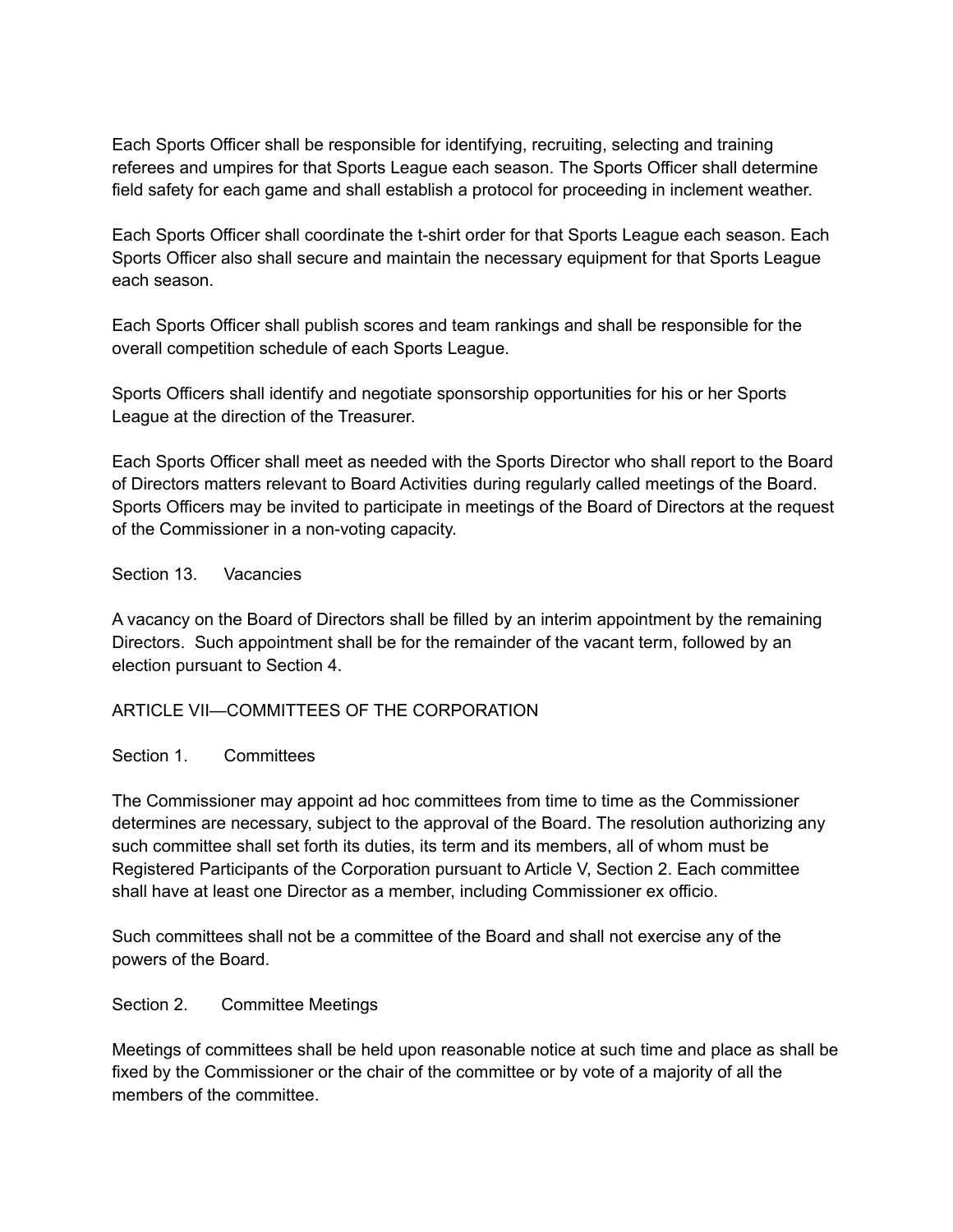## Section 3. Quorum and Manner of Acting

A majority of all the members of a committee shall constitute a quorum for the transaction of business and the vote of a majority of the members of the committee present shall be the act of the committee.

## Section 4. Social Events and Outreach Committee

The Social Events and Outreach Committee, referred throughout these Bylaws as SEOC, will be composed of 5-6 active Stonewall Members whose terms will last 12 months. Terms will be staggered for continuity; three will start in January and three in June of each calendar year. A member may serve another term at the discretion of the Board. If a member is not able to complete their term, the Board shall appoint a new committee member to fill out the remainder of the term at their discretion.

The SEOC shall be chaired by a current Stonewall player appointed by the Executive Board who will act as a liaison between the SEOC and the Board. The Chair will report the SEOC plans and functions at each meeting of the Board.

The SEOC member selection process shall consist of an open call for active Stonewall players and recommendations, with the approval of the Board.

The SEOC will be responsible for planning and executing league-wide monthly and quarterly events, as well as community outreach opportunities approved by the Board through the Chair. Events and Outreach opportunities are to be planned a season in advance to allow for Board Approval and proper planning.

The SEOC will meet face to face as a group once a month to plan and coordinate their activities and committee updates. Further virtual breakout meet-ups can be planned as executed as needed.

The SEOC shall be charged with the following shall include, but not be limited to:

• Be responsible for organizing events to encourage social interaction among members and facilitate charitable fundraising.

Be responsible for organizing events to support the Sports Leagues, including but not limited to tournaments and social mixers.

• Be available as a resource to assist each Sport League in the organization and implementation of its events.

• Seek media opportunities to support the corporation, its members and its special events.

• Be available as a resource to assist each Sports Officer in the performance of their communications functions.

• Responsible for planning and/or coordinating service events and projects for the corporation.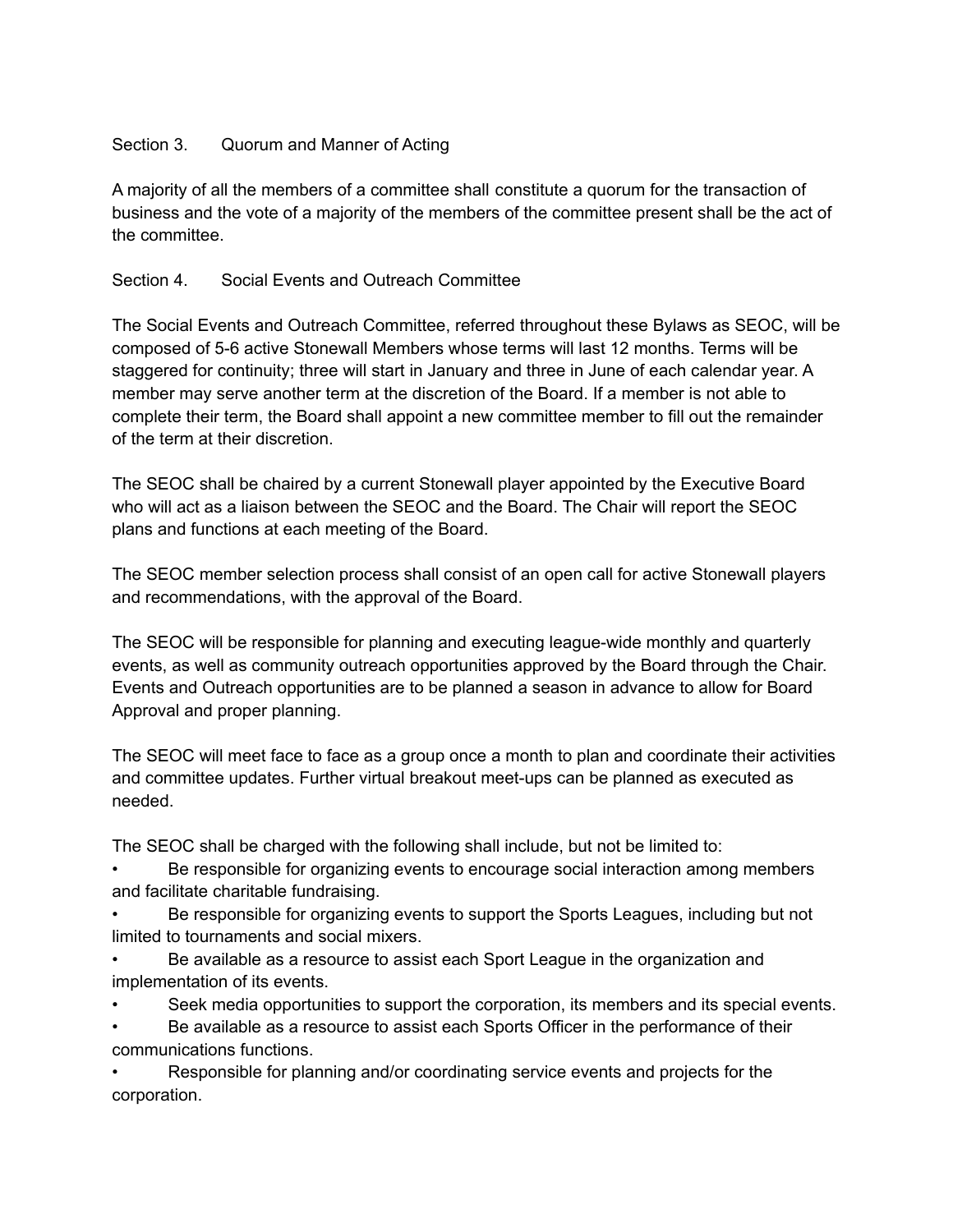• Manage the corporation's communications with other philanthropic organizations. The SEOC is responsible for the above duties, but may form subcommittees to delegate responsibilities under the guidance of the Executive Board liaison with a SEOC member chairing the subcommittee.

## Section 5. National Diversity, Equity, and Inclusion Committee Representative

The DEI Director shall serve as the Board's Representative to the National DEI Committee. The DEI Director may deputize a member of their committee to represent the Board in their absence.

The National DEI Representative shall serve a term of one year, beginning on 1 January and ending 31 December. At the end of their term, the National DEI Representative shall be able to remain in their position for an additional term with the consent of the Board. Should the Representative be unable to fulfill their term, the Board shall appoint a replacement until the end of said term, at which time there shall be an open call for applications to fill the position.

The National DEI Committee Representative shall collaborate with the SEOC as needed in order to ensure that Social Events and Outreach opportunities are meeting DEI expectations set forth by the Board and the National DEI Committee.

The National DEI Committee at the time of the adoption of these bylaws is open to all Stonewall Members nationwide. Thus, players from the Raleigh Chapter may participate in the National DEI Committee until such time that it moves to a Chapter Representative format, upon which the Board Appointed Representative shall remain until the end of their term.

The National DEI Committee Representative shall, as needed, form a committee of current and former Raleigh Chapter players and key community stakeholders in order to create proposals to present to the board on local DEI policy. This Committee may work in tandem with the SEOC to facilitate educational activities and materials in an Outreach capacity.

# ARTICLE VIII—REMOVAL FROM PARTICIPATION OR OFFICE

Section 1. Reasons for Removal

Any Director may be removed from office only with cause. "Cause" for the purposes of this Section shall include, but shall not be limited to:

- A violation of the Corporation's Code of Ethics;
- A refusal or failure to carry out one or more of the directives of the Board after attention has been called to such failure by resolution of the Board or written notice by the Commissioner;
- A failure to perform the duties or discharge the responsibilities of a Director; or
- Acting in a manner to discredit the Corporation.

Sports Officer may be removed from office with or without cause.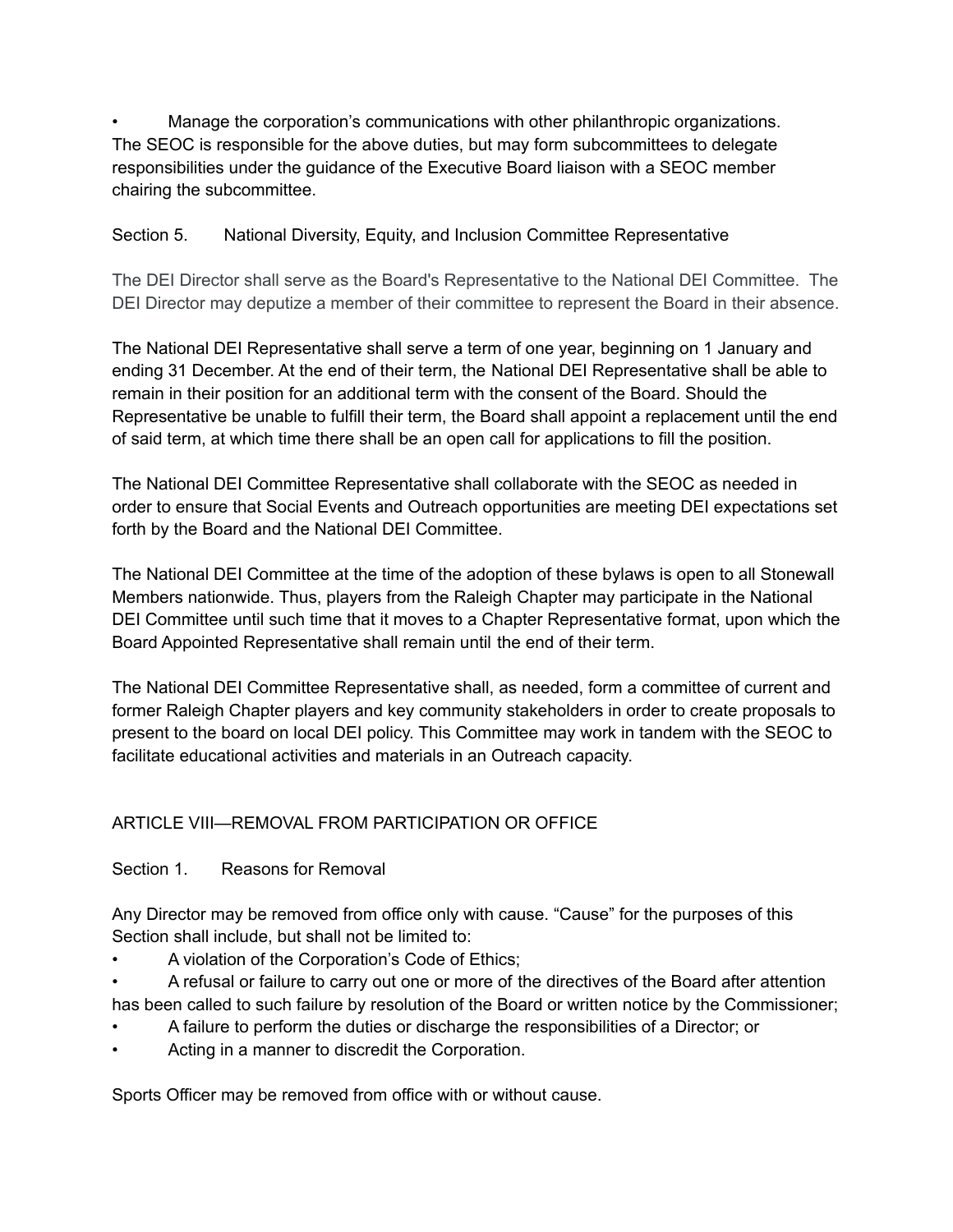## Section 2. Procedure for Removal

In the event allegations are made against a Director, which if true, would constitute cause for removal of a Director under Section 1, a two-thirds vote of the entire Board (including the Commissioner), sitting in executive session at a regular or special meeting, shall be required for removal. Removal proceedings shall be expedited.

## Section 3. Other Removals and Terminations

The Board may establish rules and procedures from time to time for the removal or separation of Registered Participants. The Board shall establish such rules and procedures with guidance from the General Counsel for the Corporation.

## ARTICLE IX – INDEMNIFICATION AND INSURANCE

#### Section 1. Authorized Indemnification

Unless prohibited by law, the Corporation shall indemnify any Director or officer, any former Director or officer, any person who served at its request as a director, office, partner, trustee, employee or agent of another corporation, partnership, joint venture, trust, employee benefit plan or other entity, and may, by resolution of the Board, indemnify any employee to the fullest extent allowed under the Act as may be amended.

#### Section 2. Reimbursement and Advancement of Expenses

Amounts paid in indemnification of expenses and liabilities may include, but shall not be limited to, counsel fees and other fees, costs and disbursements; and judgments, fines, and penalties against and amounts paid in settlement by, such Director, office, or employee.

The Corporation may advance expenses to, or where appropriate may itself, at its expense , undertake the defense of any Director, officer, or employee; provided, however, that such Director, Office or employee shall provide a written affirmation stating that the individual (a) acted in good faith; (b) reasonably believed that his official conduct was in the bests interest of the Corporation or in all other cases, that the conduct was at least not opposed to the best interests of the Corporation; (c) in matters involving criminal proceeding, has no reasonable cause to believe his conduct was unlawful. The termination of a proceeding by judgment, order, settlement or conviction, or upon a plea of nolo contendere or its equivalent, shall not, of itself, be determinative that the person did not meet the relevant standard of conduct. Such individual shall also provide a written undertaking, in the form of an unlimited general obligation, to repay such amount if the individual is ultimately found not to be entitled to indemnification, or where indemnification is granted, to the extent the expenses so advanced or reimbursed exceed the amount to which the individual is entitled.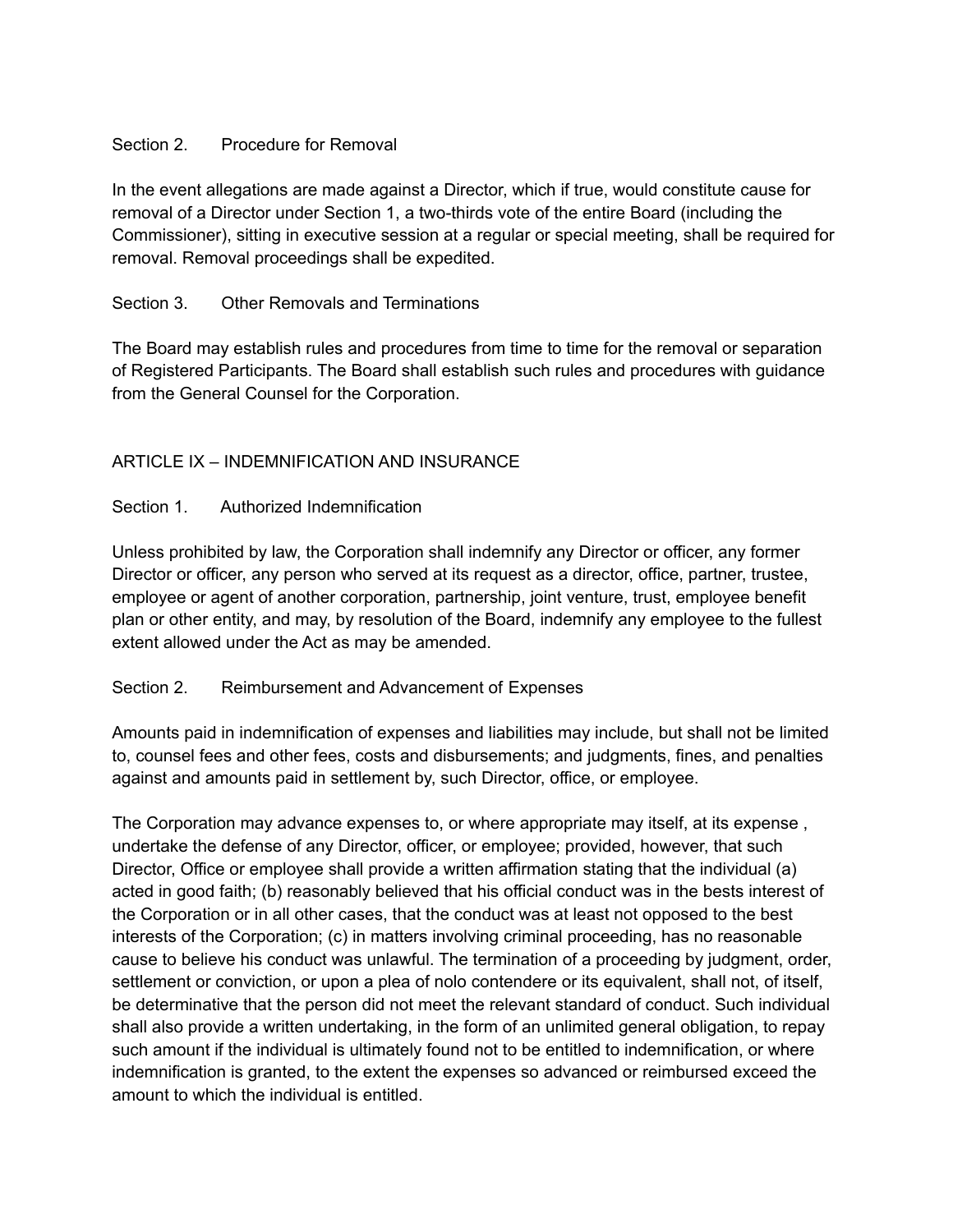## Section 3. Insurance

The Board may authorize the purchase of insurance on behalf of any Director, officer, employee, or other agent against any liability asserted against or incurred by them which arises out of such person's status as a Director, officer, employee, or other agent against any liability asserted against or incurred by them which arises out of such person's status as a Director, officer, employee, or agent or out of acts taken in such capacity, whether or not the Corporation would have the power to indemnify the person against that liability under law, and such insurance may cover Corporation itself with respect to the foregoing.

## Section 4. Non-Exclusive Rights

The indemnification provided by this Article shall not be deemed exclusive of any other rights to which such Director, officer, or employee may be entitled under any statute, agreement vote of the Board, or otherwise and shall not restrict the power of Corporation to make any indemnification permitted by law.

## Section 5. Severability

If any part of this Article shall be found in any action, suit, or proceeding to be invalid or ineffective, the validity and the effectiveness of the remaining parts shall not be affected.

## ARTICLE X – GENERAL

## Section 1. Books and Records of the Corporation

The Treasurer shall be responsible for maintaining correct and complete books and records of the Corporation's financial accounts;

The Secretary & Treasurer shall be responsible for maintaining the following:

- Minutes of the proceedings of the meetings of the Board of Directors;
- A current list of the Directors of the Corporation and their residence addresses;
- A record containing the names and address of all participants and the class or classes of membership; type of participant;
- A copy of these Bylaws;
- A copy of the Corporation's application for recognition of exemption with the Internal Revenue

Services and the North Carolina Department of Revenue; and

• Copies of the past three (3) years' information returns and Form 990-T's to the Internal Revenue Service.

Section 2. Fiscal Year